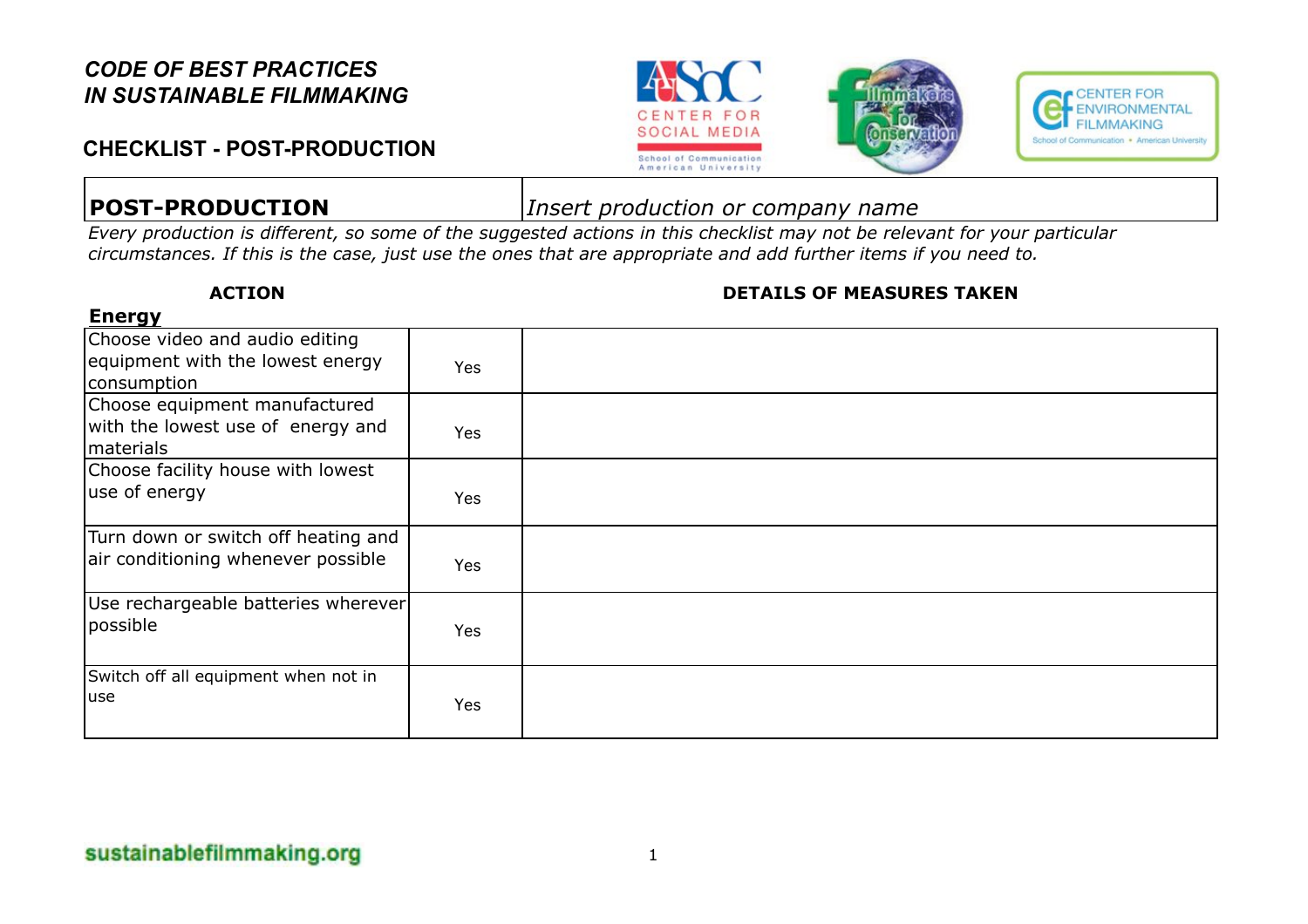### **CHECKLIST - POST-PRODUCTION**







| Unplug any equiment which draws<br>vampire' power when switched off               | Yes |  |
|-----------------------------------------------------------------------------------|-----|--|
| Consider using small or home-based<br>editing facilities to reduce energy<br>luse | Yes |  |
|                                                                                   | Yes |  |
|                                                                                   | Yes |  |
|                                                                                   | Yes |  |

#### **Supplies**

| Use tapeless production where possible                            |     |  |
|-------------------------------------------------------------------|-----|--|
|                                                                   | Yes |  |
| Avoid printing documents - use laptops,  <br>PDAs and smartphones | Yes |  |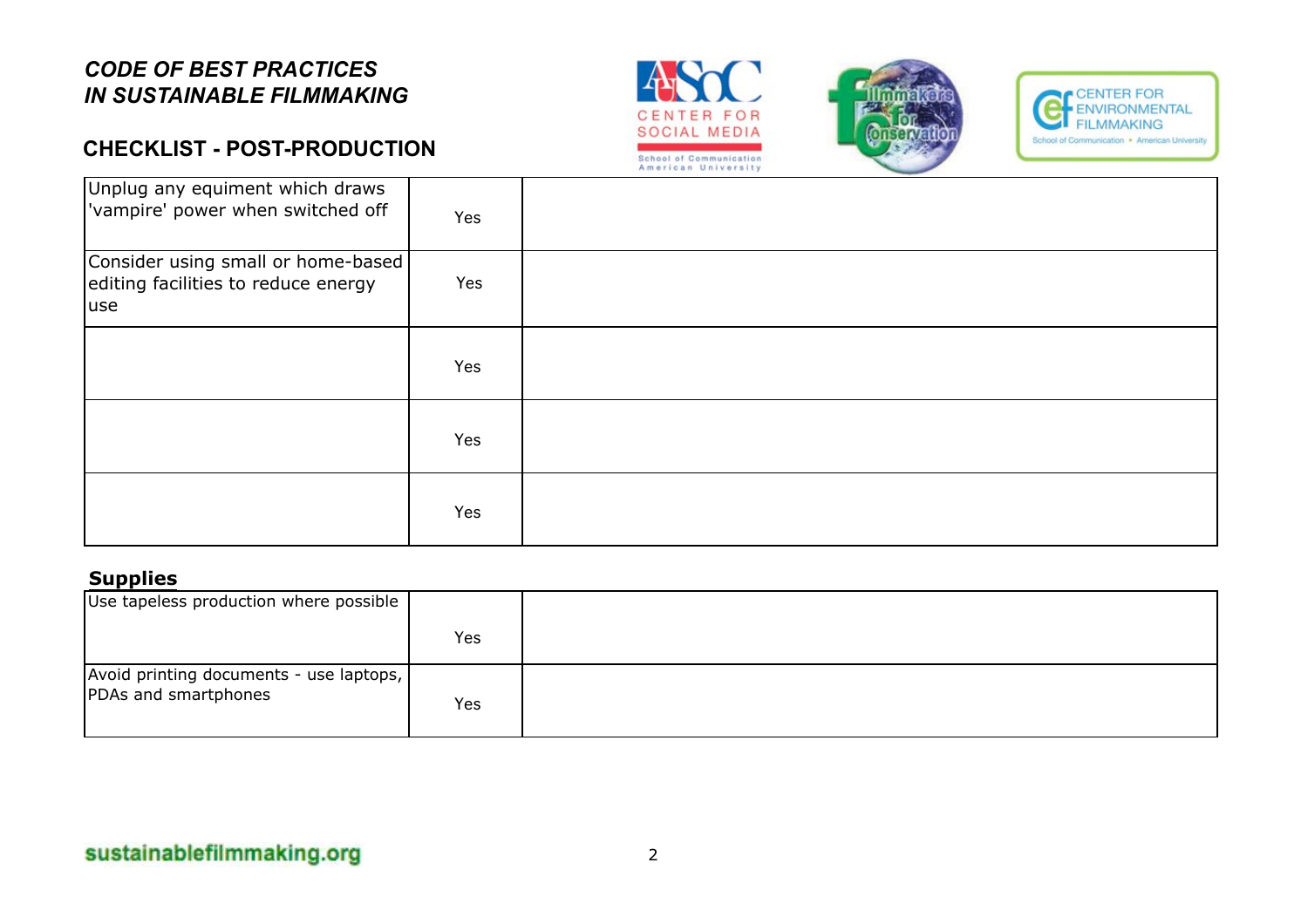# **CHECKLIST - POST-PRODUCTION**







| Use electronic marketing and<br>distribution materials wherever possible   | Yes |  |
|----------------------------------------------------------------------------|-----|--|
| Replace disposable cups, plates and<br>cutlery with reusable washable ones | Yes |  |
| Replace bottled water with refillable<br>water bottles                     | Yes |  |
| Buy local produce and supplies                                             | Yes |  |
| Buy in bulk to reduce waste in<br>packaging and transport                  | Yes |  |
| Consider vegetarian options to reduce<br>meat consumption                  | Yes |  |
| Compost green waste                                                        | Yes |  |
| Recycle or donate any unwanted<br>equipment at the end of post             | Yes |  |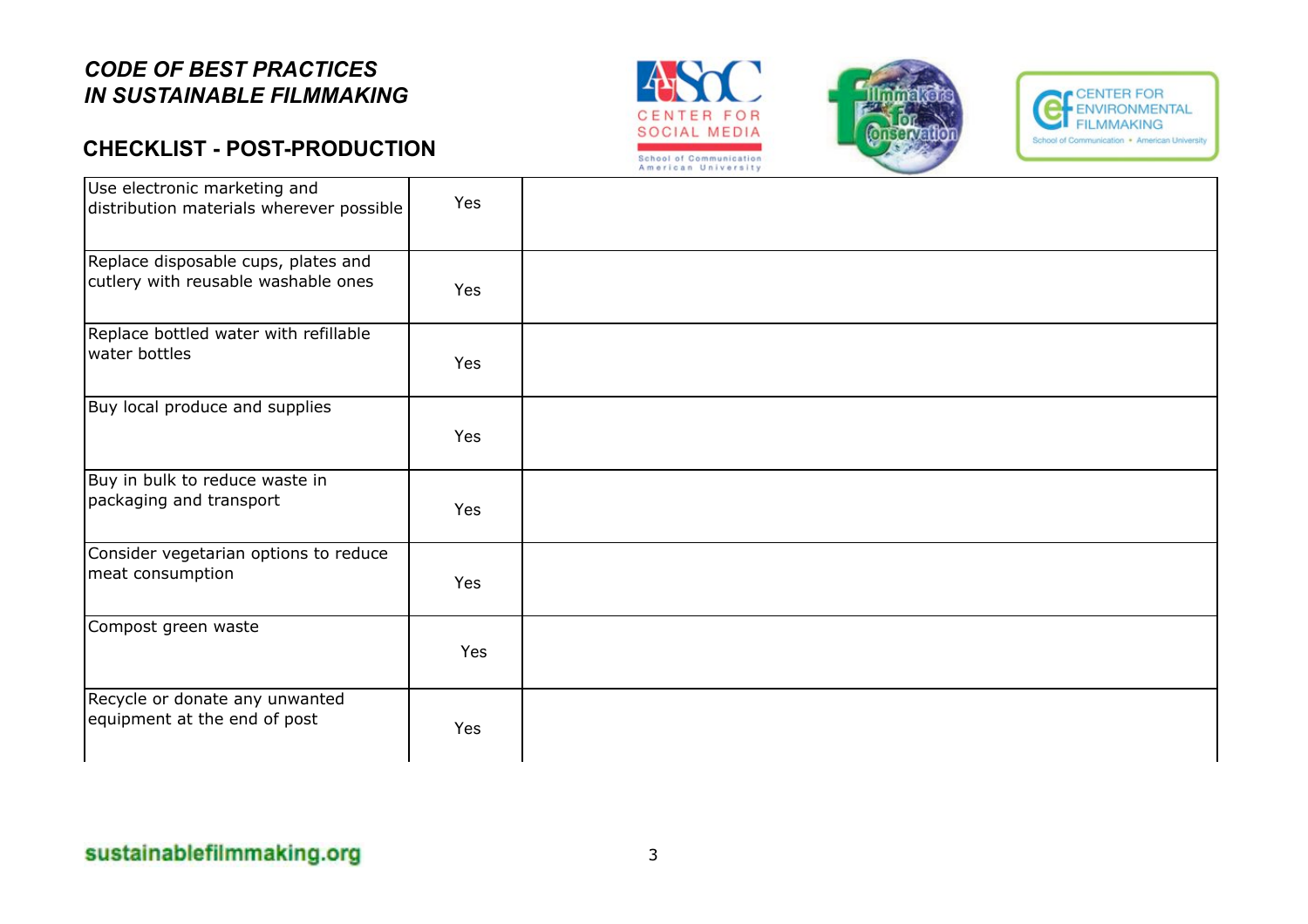# **CHECKLIST - POST-PRODUCTION**







| Provide plenty of recycling bins and<br>arrange regular recycling collections | Yes |  |
|-------------------------------------------------------------------------------|-----|--|
|                                                                               | Yes |  |
|                                                                               | Yes |  |
|                                                                               | Yes |  |

#### **Transport**

| Avoid using air transport wherever<br>possible      | Yes        |  |
|-----------------------------------------------------|------------|--|
| Use local staff and freelances<br>whenever possible | <b>Yes</b> |  |
| Choose vehicles with the best fuel<br>consumption   | <b>Yes</b> |  |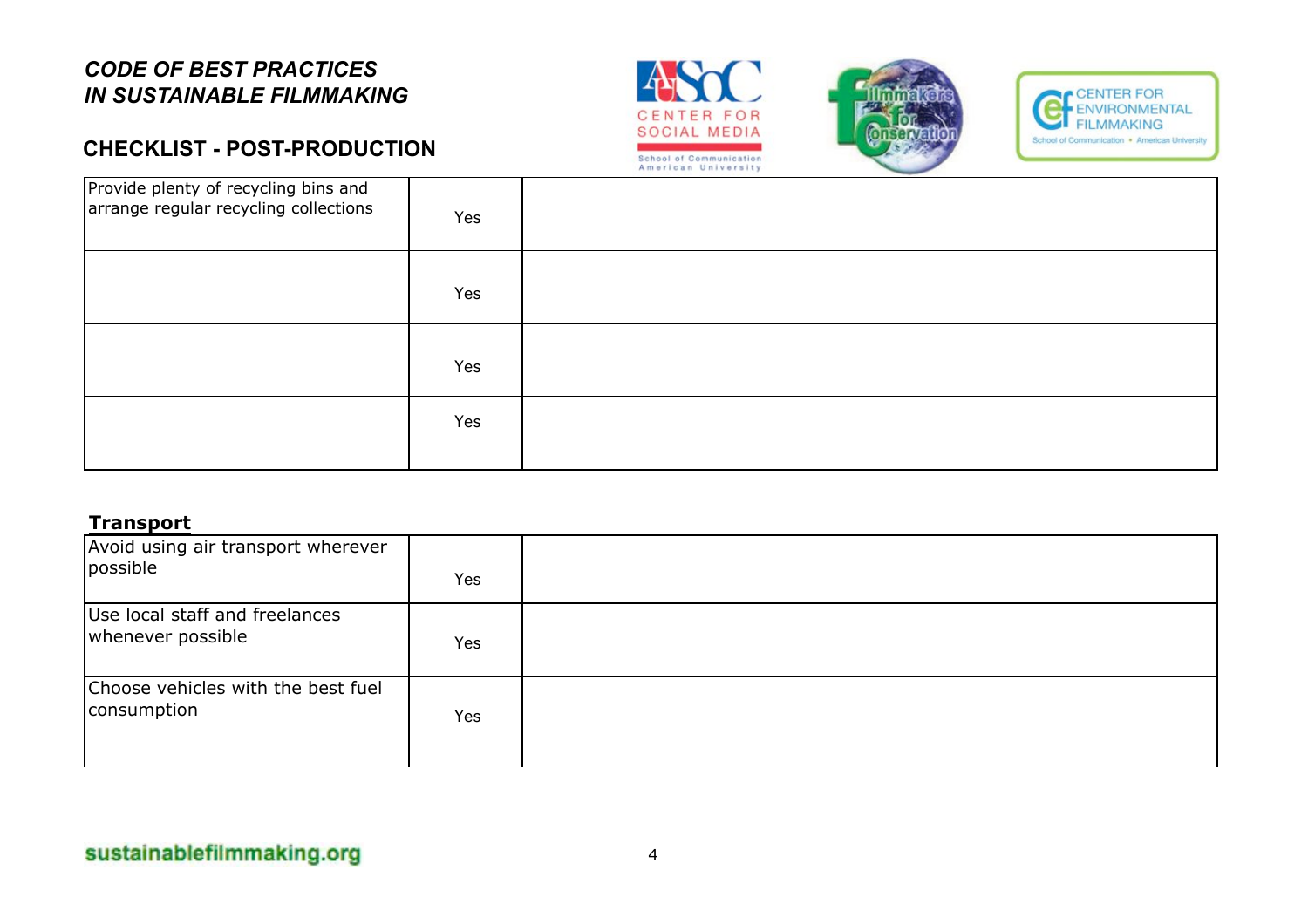# **CHECKLIST - POST-PRODUCTION**







| Ride-share to reduce the number of<br>vehicles | Yes |  |
|------------------------------------------------|-----|--|
|                                                | Yes |  |
|                                                | Yes |  |
|                                                | Yes |  |

#### **Accommodation**

| Choose eco-certified hotels                                                                   |     |  |
|-----------------------------------------------------------------------------------------------|-----|--|
|                                                                                               | Yes |  |
| Use local hotels rather than<br>international chains to ensure cash<br>stays in the community | Yes |  |
|                                                                                               | Yes |  |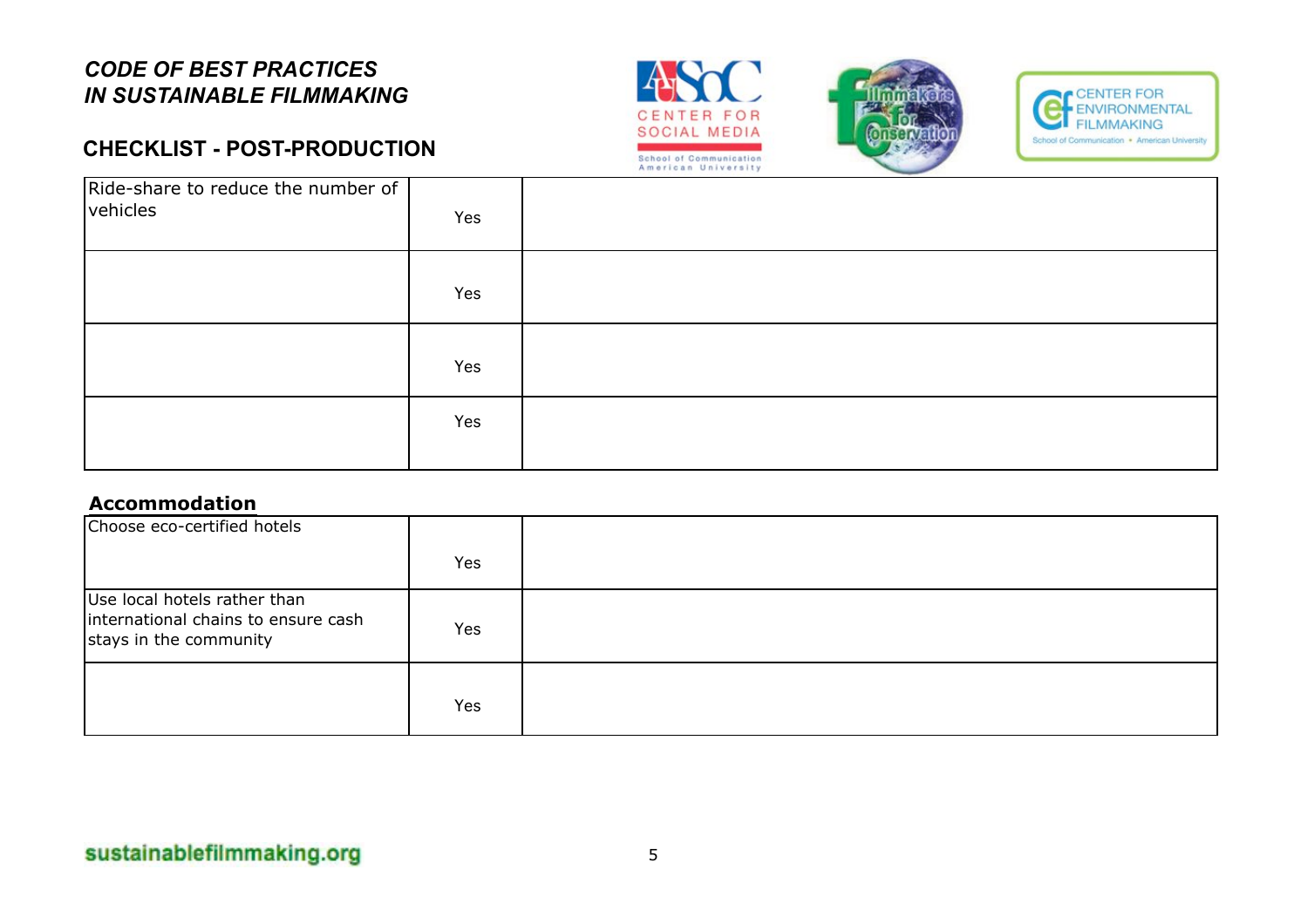





# **CHECKLIST - POST-PRODUCTION**

| Yes |  |
|-----|--|
| Yes |  |

#### **Other**

| Ask all of your suppliers what their<br>environmental policies are - adding<br>your consumer pressure | Yes |  |
|-------------------------------------------------------------------------------------------------------|-----|--|
|                                                                                                       | Yes |  |
|                                                                                                       | Yes |  |
|                                                                                                       | Yes |  |